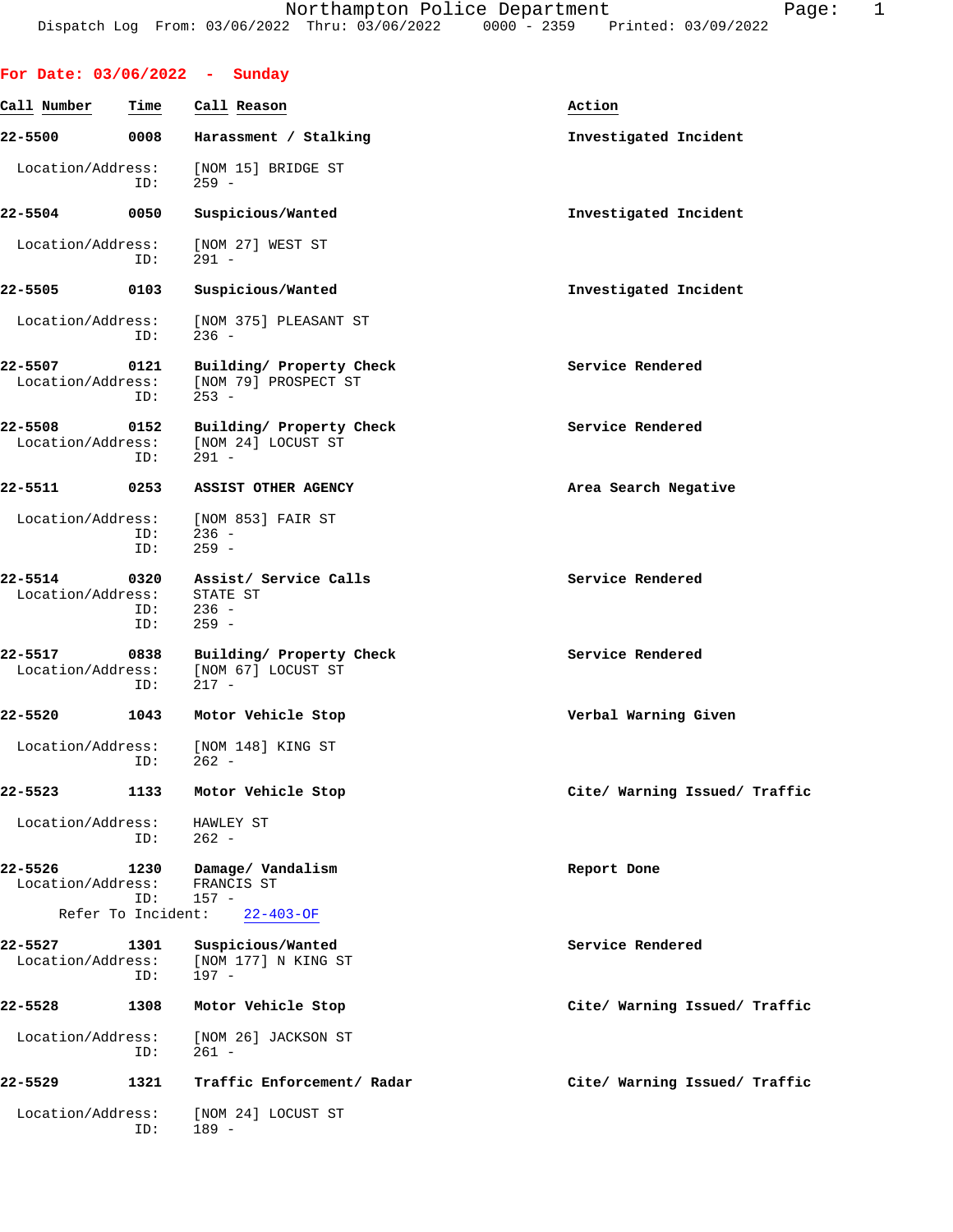| 22-5530                      | 1328                                            | Traffic, Complaint/Hazard                                                                                                              | Area Search Negative  |
|------------------------------|-------------------------------------------------|----------------------------------------------------------------------------------------------------------------------------------------|-----------------------|
| Location/Address:            | ID:<br>ID:                                      | [NOM 1027] BRIDGE ST<br>$261 -$<br>$262 -$                                                                                             |                       |
| 22-5535                      | 1504                                            | Traffic, Complaint/Hazard                                                                                                              | Area Search Negative  |
|                              | Vicinity of:<br>ID:                             | [NOM 2085] ELM ST<br>$287 -$                                                                                                           |                       |
| 22-5536                      | 1523                                            | Motor Vehicle Stop                                                                                                                     | Investigated Incident |
| Location/Address:            | ID:                                             | [NOM 259] KING ST<br>$287 -$                                                                                                           |                       |
| 22-5540                      | 1618                                            | Suspicious/Wanted                                                                                                                      | Investigated Incident |
| Location/Address:            | ID:                                             | [LED 228] N MAIN ST<br>$210 -$                                                                                                         |                       |
| 22-5541<br>Location/Address: | 1619<br>ID:<br>ID:                              | Trespassing/ Unwanted Guest<br>[NOM 2046] PEARL ST<br>$277 -$<br>$242 -$                                                               | Service Rendered      |
| 22–5543                      | 1651                                            | Motor Vehicle Stop                                                                                                                     | Verbal Warning Given  |
| Location/Address:            | ID:                                             | PROSPECT ST + GLENDALE AVE<br>$287 -$                                                                                                  |                       |
| 22-5544<br>Location/Address: | 1716<br>ID:<br>ID:<br>ID:                       | Drunk/ Incapacitated<br>[NOM 7] CONZ ST<br>$242 -$<br>$277 -$<br>287 -<br>EMS Unit: A04-Fire Ambulance<br>EMS Unit: A01-Fire Ambulance | Taken to Hospital     |
| 22-5545                      | 1801<br>ID:<br>ID:<br>ID:<br>Refer To Incident: | Trespassing/ Unwanted Guest<br>Location/Address: [NOM 375] PLEASANT ST<br>$242 -$<br>$287 -$<br>$277 -$<br>$22 - 405 - OF$             | Report Done           |
| 22-5546<br>Location/Address: | 1802<br>ID:                                     | Suspicious/Wanted<br>PLEASANT ST<br>$277 -$                                                                                            | Report Done           |
| 22-5547                      | 1808                                            | Suspicious/Wanted                                                                                                                      | Investigated Incident |
| Location/Address:            | ID:<br>ID:                                      | [NOM 36] STATE ST<br>$242 -$<br>$287 -$                                                                                                |                       |
| 22-5550                      | 1924                                            | Damage/ Vandalism                                                                                                                      | Investigated Incident |
| Location/Address:            | ID:<br>ID:                                      | [NOM 8] OLD SOUTH ST<br>$277 -$<br>$242 -$                                                                                             |                       |
| 22-5552<br>Location/Address: | 2055<br>ID:                                     | Park and Walk<br>MAIN ST<br>$245 -$                                                                                                    | Service Rendered      |
| 22–5553                      | 2105                                            | Motor Vehicle Stop                                                                                                                     | Verbal Warning Given  |
| Location/Address:            | ID:                                             | WEST ST + BELMONT AVE<br>$245 -$                                                                                                       |                       |